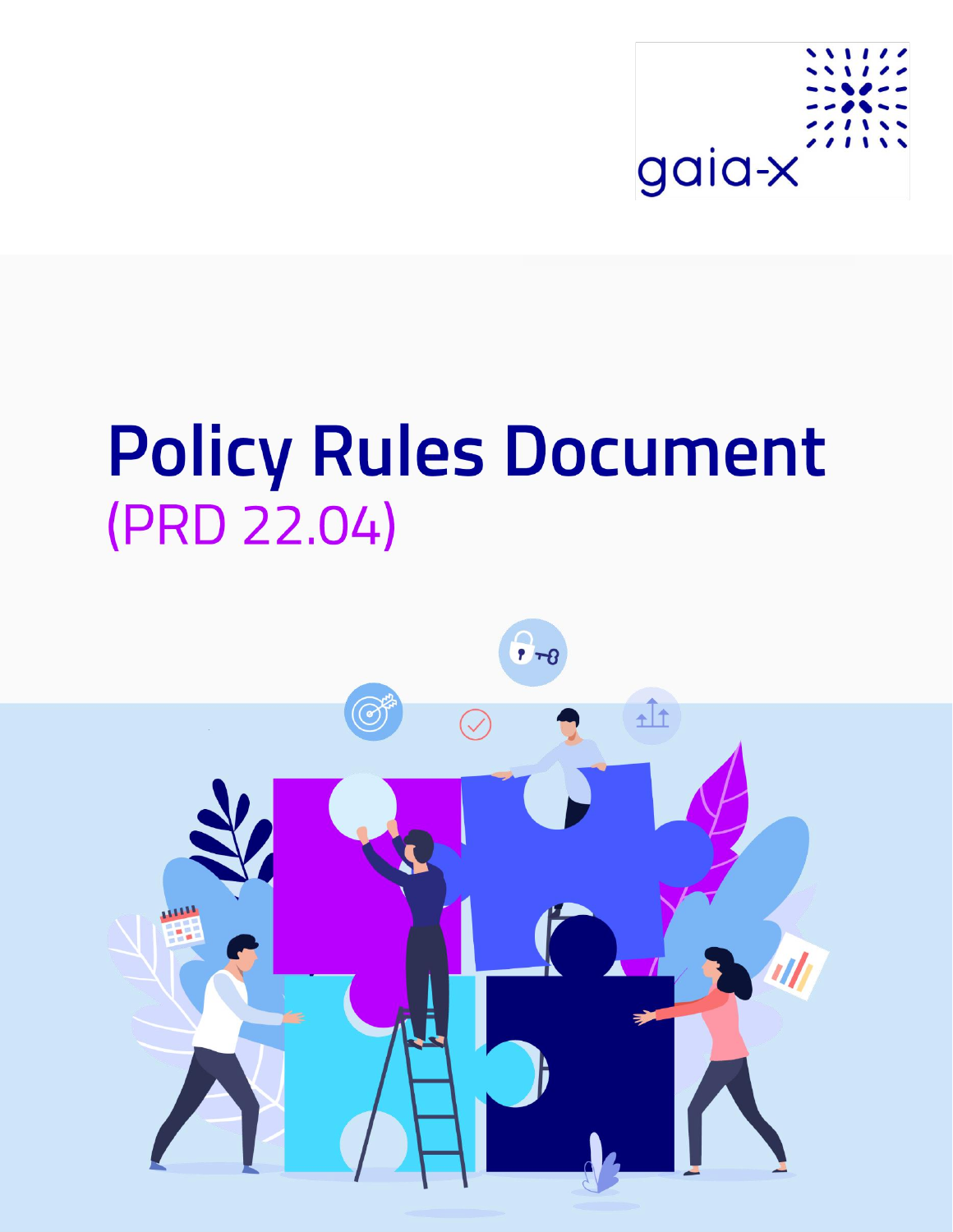

# **A. Preamble**

The following policy rules define high level objectives safeguarding the added value and principles of the Gaia-X ecosystem. To allow for validation, the high-level objectives are underpinned by the actual requirements of the suitable criteria catalogues, as further specified in the Gaia-X Label and Trust Framework documents.

The intent of the policy rules is to identify clear controls to demonstrate European values of Gaia-X, such values including openness, transparency, data protection, security, and portability. Each service offering to be provided under the umbrella or via the Gaia-X framework shall comply with all the following objectives. In general, full adherence to applicable EU/EEA legislation (e.g., in areas such as data protection and security) is a prerequisite and thus not waived or affected by the following policies and rules.

It is worth pointing out that participation within Gaia-X and providing compliant services under the Gaia-X framework shall not prevent any provider to also provide non-Gaia-X service offerings outside the Gaia-X ecosystem.

Compliance with these policy rules objectives can be achieved via compliance with established standards, certifications, and codes of conduct. The addition and maintenance of these accepted standards will be performed as part of the labeling criteria document (WG labeling) and in the trust framework document (WG compliance). Where such tools are not available or approved to demonstrate such compliance, specific methodologies can be further developed and agreed within Gaia-X to be included in the self-description of service offerings.

For these high-level objectives, we follow the current discussions on the european cybersecurity certification scheme for cloud services (the EU cloud services scheme or EUCS). When the EUCS is finalised, Gaia-X may consider adapting the objectives in this document.

The Association will update this document on a regular basis.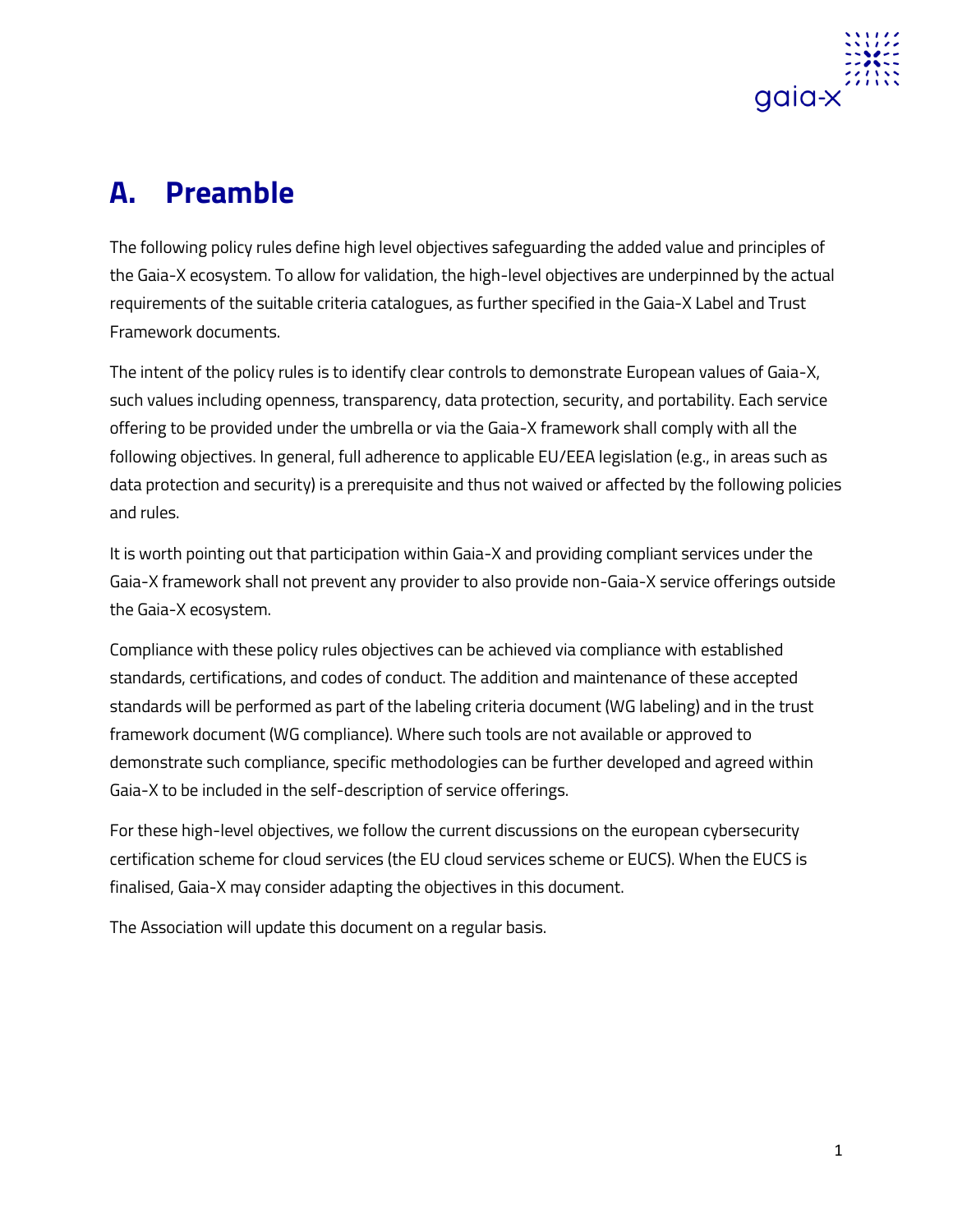

## **B. Cloud Service Provider**

Note: we use the term 'provider' throughout this section as the short denominator for a cloud service provider or CSP, i.e., the participant who provides cloud service offerings in the Gaia-X ecosystem. We use the term 'customer' in this section to denominate the cloud service customer, i.e., the participant who consumes a service offering from a cloud service provider.

## **1 Contractual Framework**

This section reflects provisions associated to the contractual framework between a 'provider' and a 'customer', required for any service offering regardless of its type, purpose, or processed category of data. It divides in requirements related to the governance of contract and material aspects that shall be addressed in contracts. This section, and subordinate criteria shall not provide exact and exhaustive contractual language. It shall rather allow providers to reflect the requirements subject to their individual needs of structure and language.

Additionally, it is not expected that individual contracts will be subject to an evaluation process by Gaia-X. Gaia-X will rather focus on evaluating a process, reflected by documented internal policies or procedures, that safeguard conformity with the requirements laid out in this section.

#### **1.1 Contractual governance**

**1.1.1** The provider shall offer the ability to establish a legally binding act. This legally binding act shall be documented

Note: The provider needs to ensure a process that guarantees that a legally binding act is in place before delivering any form of service.

Note: The legally binding act can be a contract.

Note: Documented can be by any means, provided that both parties have the same access to such documentation, including the possibility to technically copy and share such documentation without hindrance. The possibility to technically copy and share without hindrance does not prevent the parties to agree upon any NDA or other means, that might provide for reasonable legal limitations.

**1.1.2** The provider shall have an option for each legally binding act to be governed by EU/EEA/member state law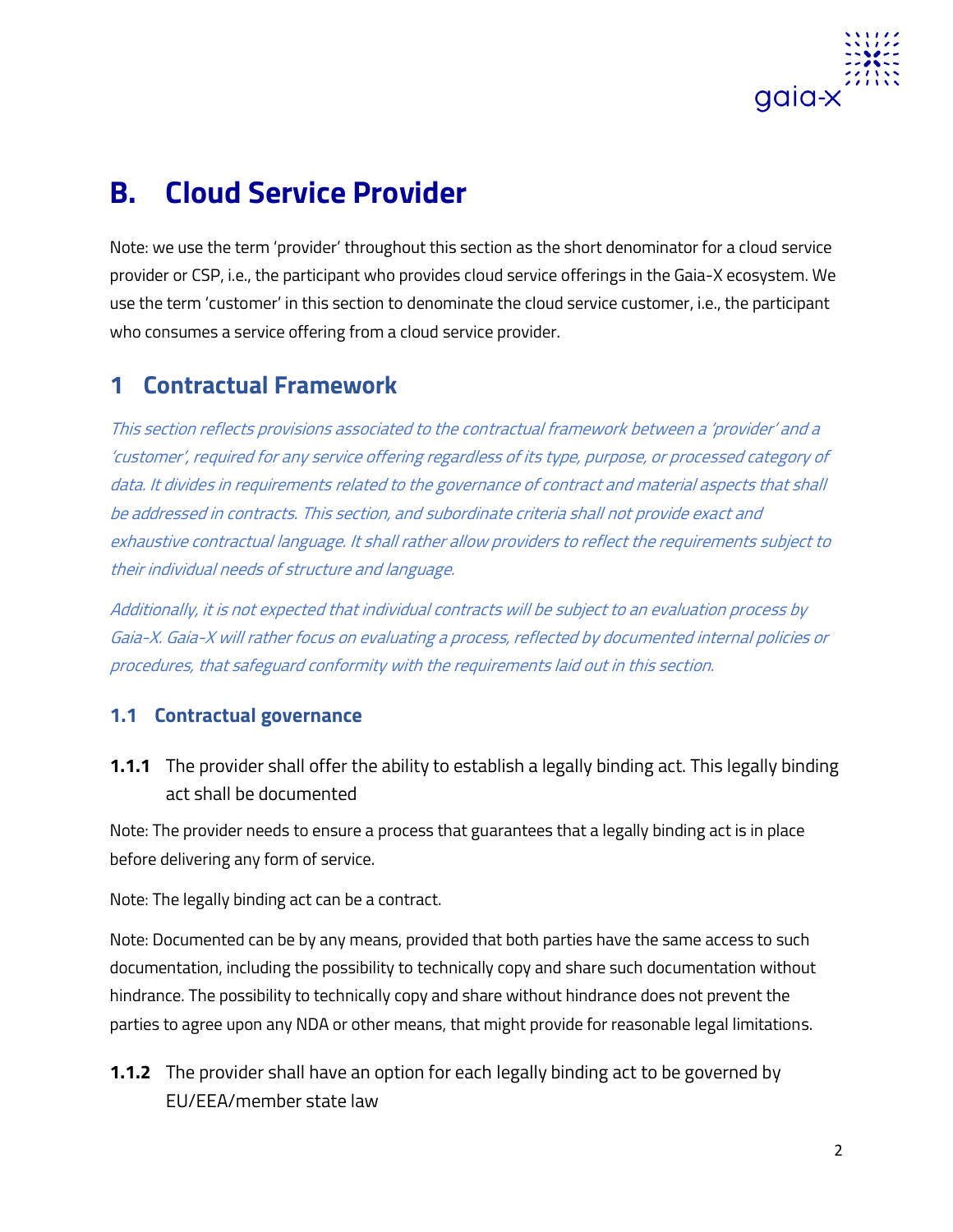

- **1.1.3** The provider shall clearly identify for which parties the legal act is binding
- **1.1.4** The provider shall ensure that the legally binding act covers the entire provision of the service offering

Rationale: The provisions of the service offering may comprise of several elements. Increased complexities of individual service offerings must not undermine the necessity of a documented legally binding act. To address practical needs, the legally binding act may comprise of multiple separate documents, e.g., a master agreement and exhibits such as service level agreements or data protection agreement.

#### **1.2 General material requirements and transparency**

- **1.2.1** The provider shall ensure there are specific provisions regarding service interruptions and business continuity (e.g., by means of a service level agreement), provider's bankruptcy or any other reason by which the provider may cease to exist in law
- **1.2.2** The provider shall ensure there are provisions governing the rights of the parties to use the service and any data therein
- **1.2.3** The provider shall ensure there are provisions governing changes, regardless of their kind
- **1.2.4** The provider shall ensure there are provisions governing aspects regarding copyright or any other intellectual property rights
- **1.2.5** The provider shall declare the general locations of physical resources at an urban area level

Note: the urban area level is a geographical location more accurate than a country, province, or region.

**1.2.6** The provider shall explain how information about subcontractors and related data localisation will be communicated

Note: this applies to the subcontractors essential to the provision of the service Offering, including any sub-processors.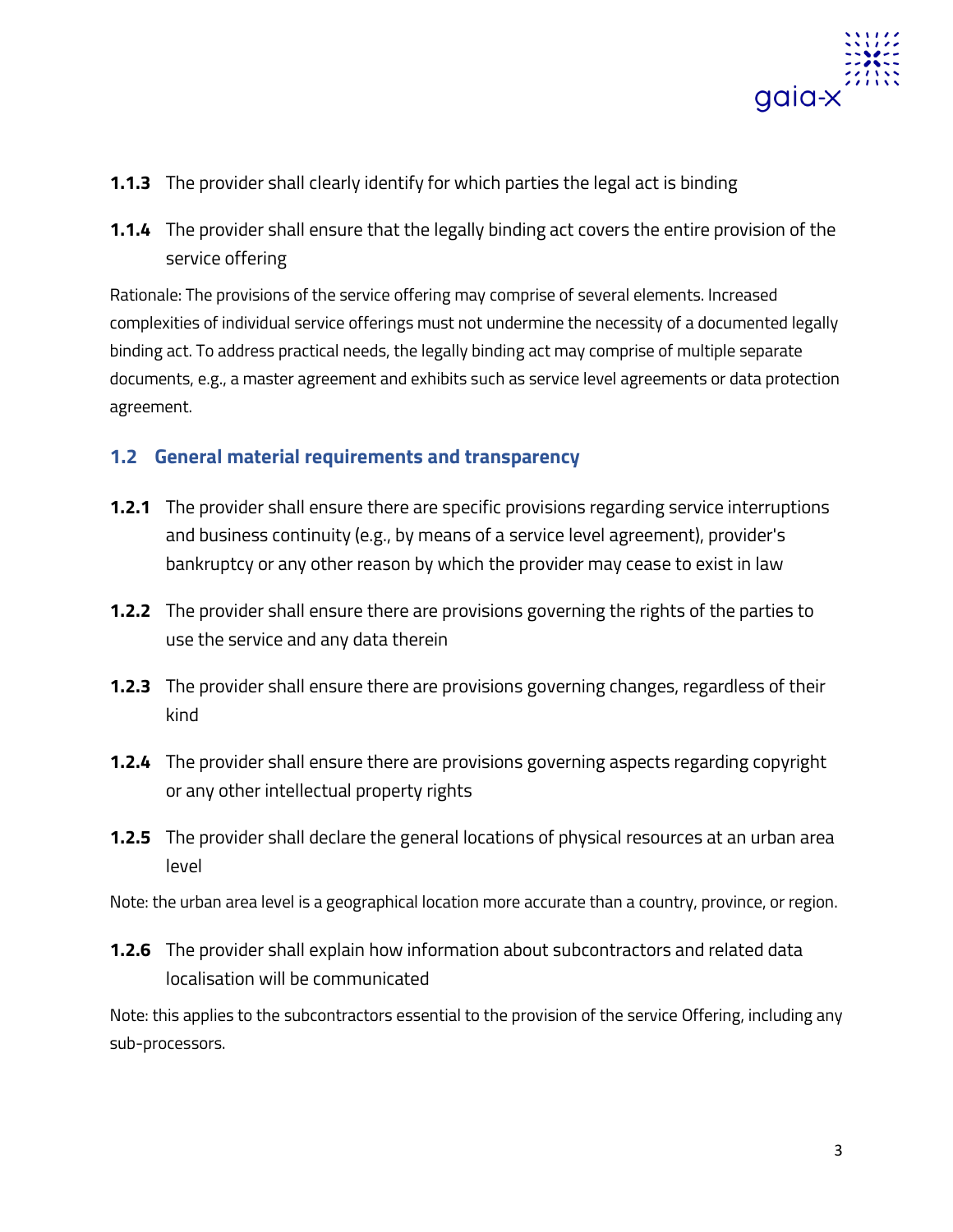

**1.2.7** The provider shall communicate to the customer, where the applicable jurisdiction(s) of subcontractors will be

Note: this applies to the subcontractors essential to the provision of the service offering, including any sub-processors

**1.2.8** The provider shall include in the contract the contact details where the customer may address any queries regarding the service offering and the contract

Note: Queries include request during the pre-contractual state, before coming to an agreement

**1.2.9** The provider shall adopt the Gaia-X trust framework, by which customers may verify the provider's service offering

Note: The Gaia-X compliance verification is based on the trust framework and based on selfdescriptions validated by verifiable credentials.

## **2 General Data Protection Regulation (GDPR)**

This section only applies in case of processing personal data. It reflects GDPR requirements without extending GDPR's obligations, and it cites some of these requirements as they are judged to be explicitly relevant. By principle, this section shall only apply to personal data that are processed and are subject to the commercial relationship between the customer and the provider, but not those personal data that are processed by the provider to establish and maintain such commercial relationship for its own purposes, e.g., contract handling and invoicing. Provided a service offering will not process any personal data in this sense, requirements as laid down in this section shall not apply.

#### **2.1 General**

**2.1.1** The provider shall offer the ability to establish a contract under Union or EU/EEA/member state law and specifically addressing GDPR requirements

Note: GDPR requires union or member state law to be applicable. The provider needs to ensure a process that guarantees that a legally binding act is in place before delivering any form of service

Note: The GDPR requires suitable documentation, whilst clarifying, e.g., in Art. 28 (9) GDPR, that such documentation shall be in writing, including electronic form

**2.1.2** The provider shall define the roles and responsibilities of each party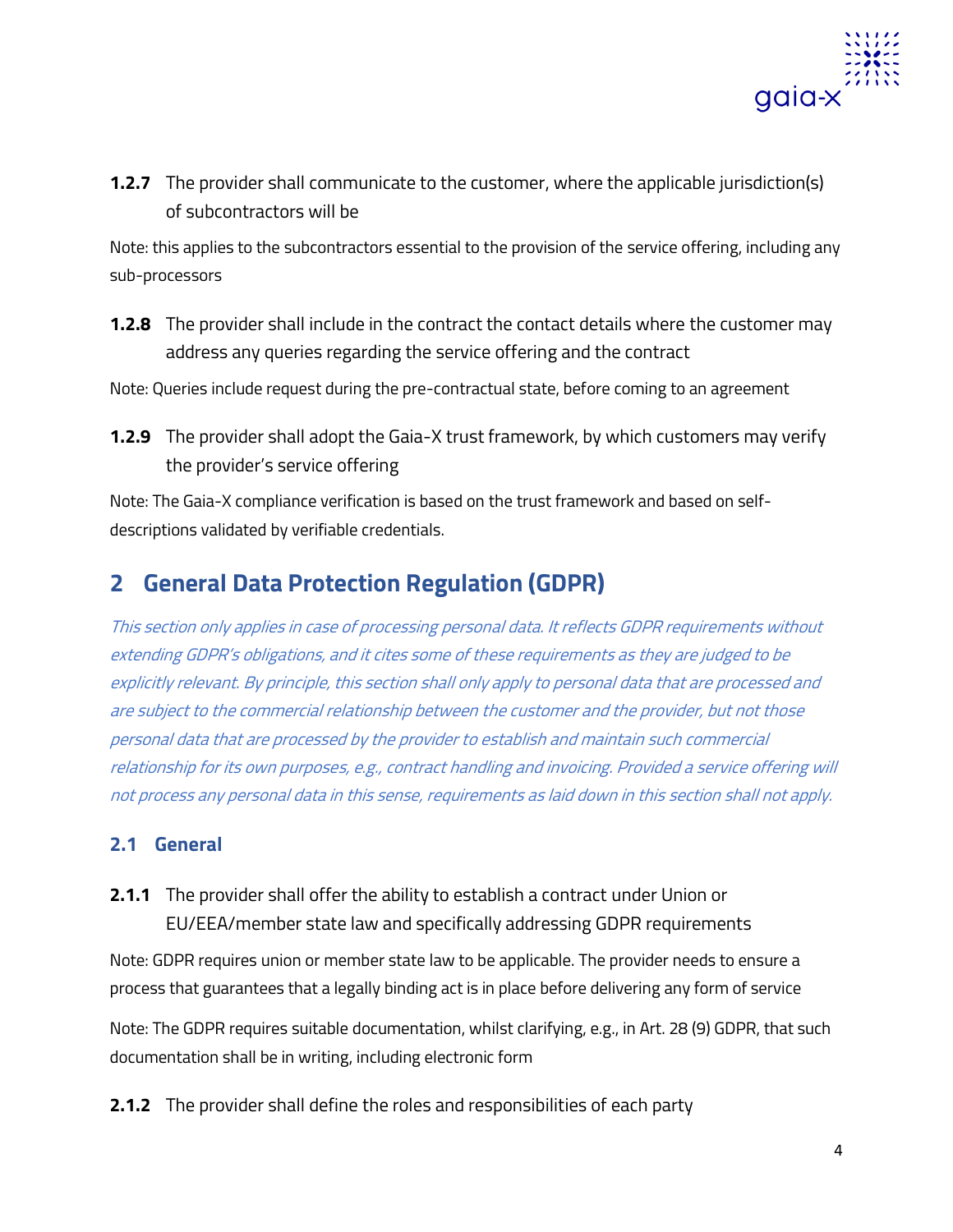

Note: This considers the roles and responsibilities of the parties involved in the scope of this service offering

**2.1.3** The provider shall clearly define the technical and organisational measures in accordance with the roles and responsibilities of the parties, including an adequate level of detail

#### **2.2 GDPR Art. 28**

- **2.2.1** The provider shall be ultimately bound to instructions of the customer
- **2.2.2** The provider shall clearly define how customer may instruct, including by electronic means such as configuration tools or APIs
- **2.2.3** The provider shall clearly define if and to which extent third country transfer will take place
- **2.2.4** The provider shall clearly define if and to the extent third country transfers will take place, and by which means of Chapter V GDPR these transfers will be protected
- **2.2.5** The provider shall clearly define if and to which extent sub-processors will be involved
- **2.2.6** The provider shall clearly define if and to the extent sub-processors will be involved, and the measures that are in place regarding sub-processors management
- **2.2.7** The provider shall define the audit rights for the customer.

#### **2.3 GDPR Art. 26**

- **2.3.1** In case of a joint controllership, the provider shall ensure an arrangement pursuant to Art. 26 (1) GDPR is in place
- **2.3.2** In case of a joint controllership, at a minimum, the provider shall ensure that the very essence of such agreement is communicated to data subjects
- **2.3.3** In case of a joint controllership, the provider shall publish a point of contact for data subjects.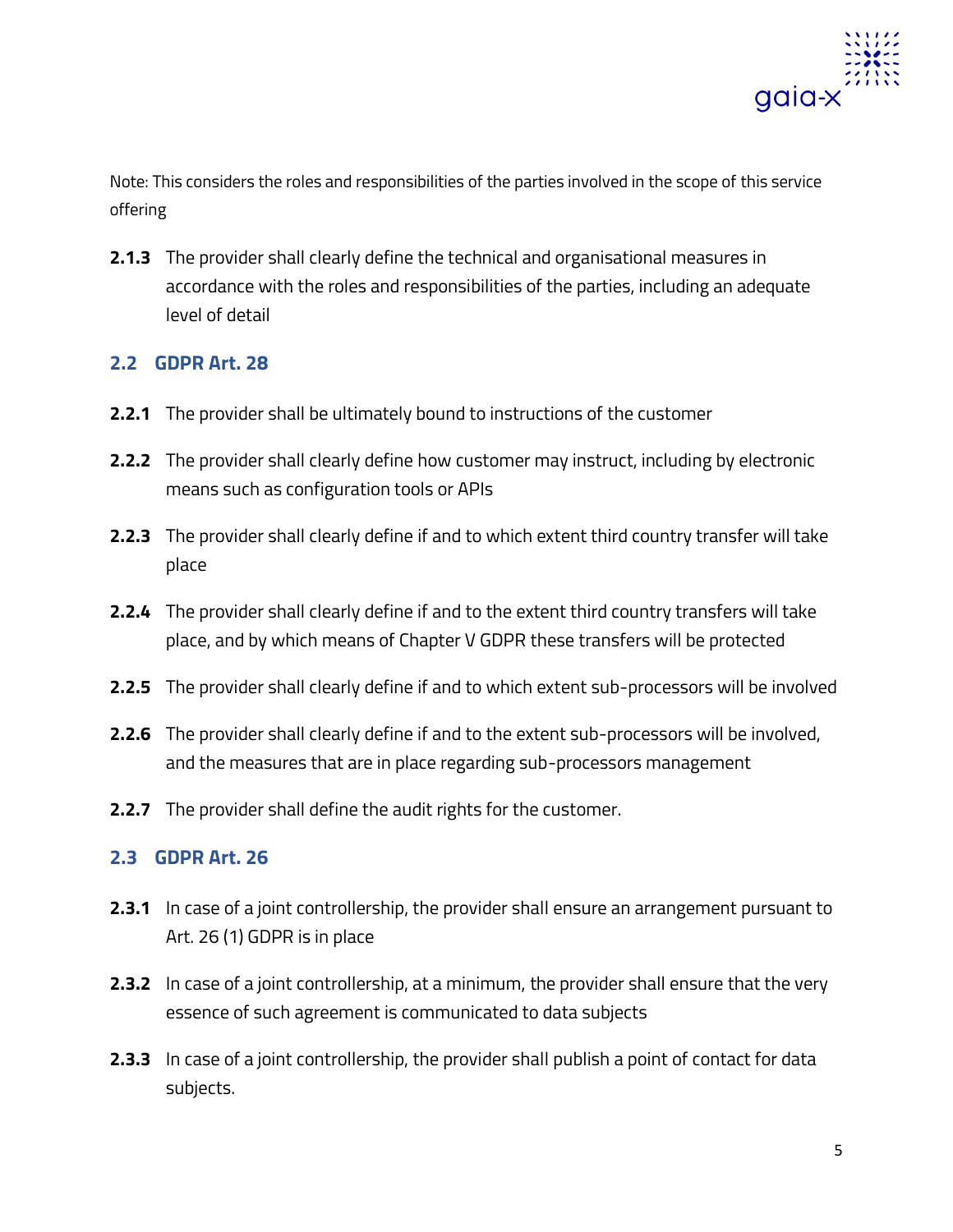

## **3 Cybersecurity**

Safeguarding the appropriate security of service offerings and processed elements, is key and stateof-art principle. Therefore, this section applies to any service offering, regardless of its provider, type, purpose, or processed category of data. It is acknowledged that implementing cybersecurity related measures may apply in most cases to the provider's organisation, rather than the explicit service offering. However, theoretically, measures may deviate between different service offerings. Thus, where measures will be implemented at an organisation-wide level, their inheritance shall suffice for this section. Where measures will be implemented on a per service offering level, individual evaluation per service offering will be required.

- **3.1.1 Organisation of information security:** plan, implement, maintain, and continuously improve the information security framework within the organisation
- **3.1.2 Information security policies:** provide a global information security policy, derived into policies and procedures regarding security requirements and to support business requirements
- **3.1.3 Risk management:** ensure that risks related to information security are properly identified, assessed, and treated, and that the residual risk is acceptable to the provider
- **3.1.4 Human resources:** ensure that employees understand their responsibilities; are aware of their responsibilities regarding information security, and the organisation's assets are protected in the event of changes in responsibilities or termination
- **3.1.5 Asset management:** identify the organisation's own assets and ensure an appropriate level of protection throughout their lifecycle
- **3.1.6 Physical security:** prevent unauthorised physical access and protect against theft, damage, loss, and outage of operations
- **3.1.7 Operational security:** ensure proper and regular operation, including appropriate measures for planning and monitoring capacity, protection against malware, logging, and monitoring events, and dealing with vulnerabilities, malfunctions, and failures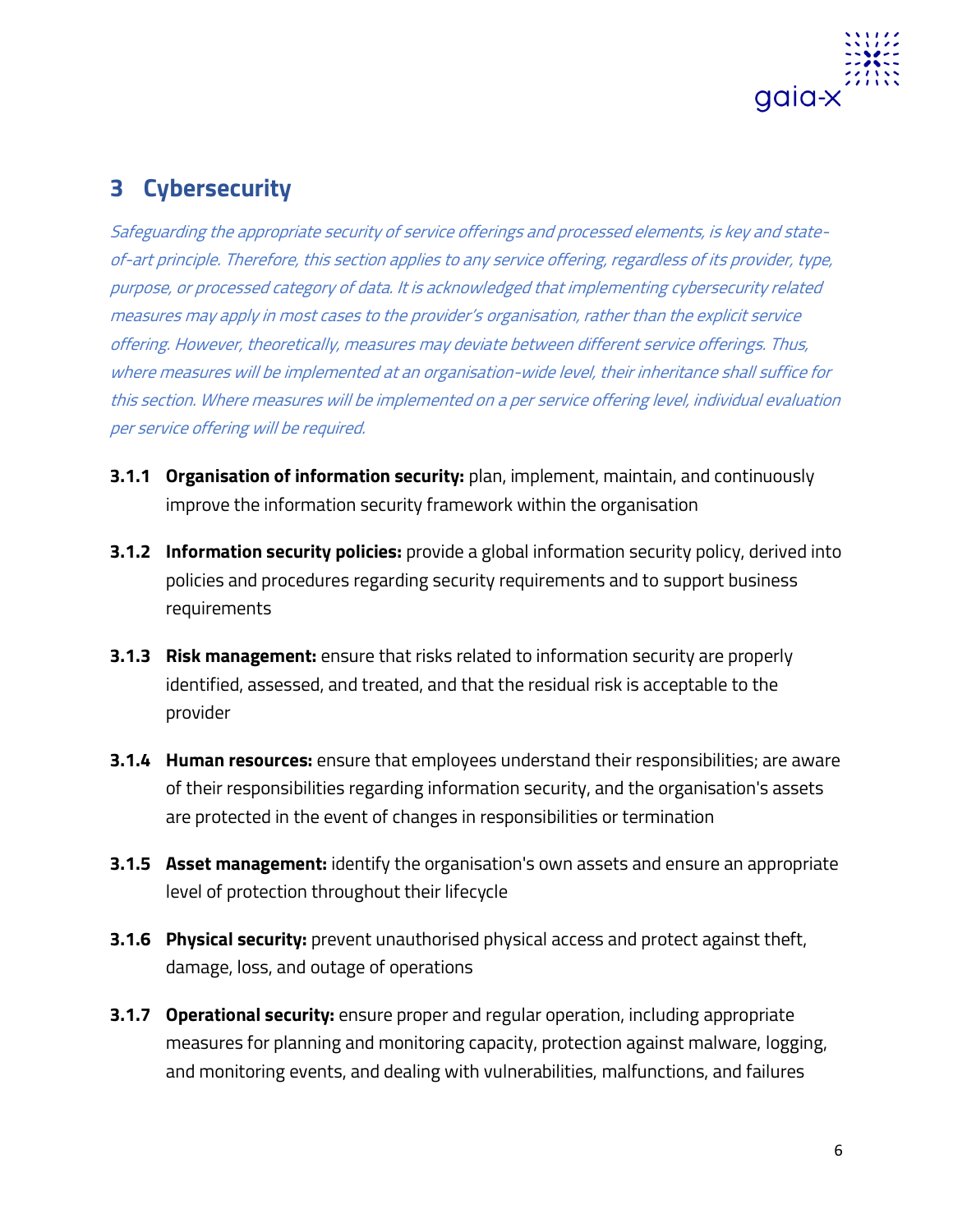

- **3.1.8 Identity, authentication, and access control management:** limit access to information and information processing facilities
- **3.1.9 Cryptography and key management:** ensure appropriate and effective use of cryptography to protect the confidentiality, authenticity, or integrity of information
- **3.1.10 Communication security:** ensure the protection of information in networks and the corresponding information processing systems
- **3.1.11 Portability and interoperability:** enable the ability to access the cloud service via other cloud services or IT systems of the cloud customers, to obtain the stored data at the end of the contractual relationship and to securely delete it from the cloud service provider.

Remark: this objective should be understood in the context of cybersecurity. Further portability objectives are defined in section 4

- **3.1.12 Change and configuration management:** ensure that changes and configuration actions to information systems guarantee the security of the delivered cloud service
- **3.1.13 Development of information systems:** ensure information security in the development cycle of information systems
- **3.1.14 Procurement management:** ensure the protection of information that suppliers of the Provider can access and monitor the agreed services and security requirements
- **3.1.15 Incident management:** The provider shall ensure a consistent and comprehensive approach to the capture, assessment, communication, and escalation of security incidents
- **3.1.16 Business continuity:** The provider shall plan, implement, maintain, and test procedures and measures for business continuity and emergency management

Note: this rule is consistent with rule 5.1.7, which is more advanced in the case of label level 3

**3.1.17 Compliance:** avoid non-compliance with legal, regulatory, self-imposed, or contractual information security and compliance requirements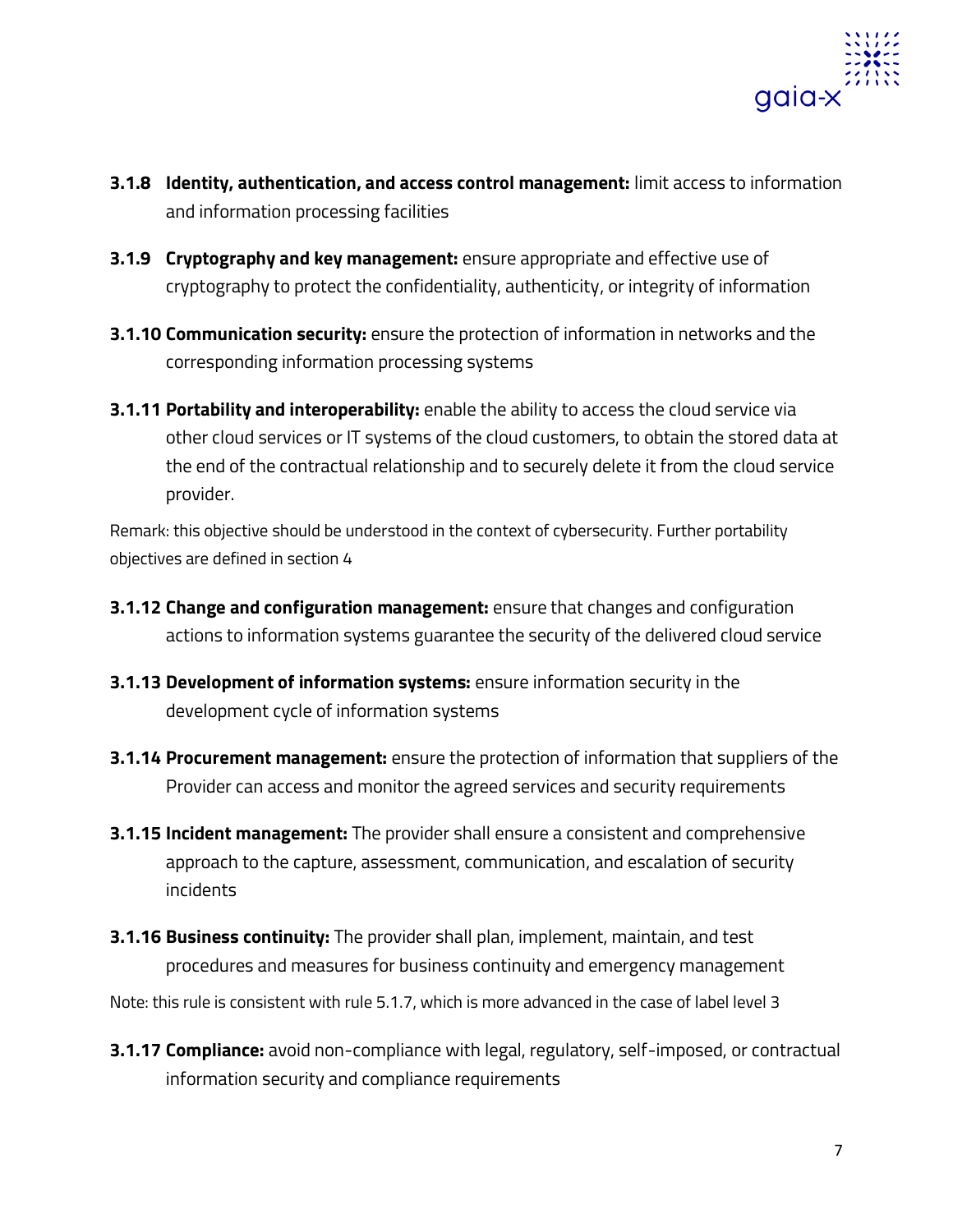

- **3.1.18 User documentation:** provide up-to-date information on the secure configuration and known vulnerabilities of the cloud service for cloud customers
- **3.1.19 Dealing with information requests from government agencies:** ensure appropriate handling of government investigation requests for legal review, information to cloud customers, and limitation of access to or disclosure of data
- **3.1.20 Product safety and security:** provide appropriate mechanisms for cloud customers to enable product safety and security.

## **4 Portability**

The section refers to the application of Art. 6 (1) Free Flow of Data Regulation (FFoDR). It applies to any service offering, regardless of its provider, type, purpose, or processed category of data.

#### **4.1 Switching and porting of data**

**4.1.1** The provider shall implement practices for facilitating the switching of providers and the porting of data in a structured, commonly used, and machine-readable format including open standard formats where required or requested by the provider receiving the data

Note: The customer can act as an intermediary for transferring data between providers, e.g., by executing the provided tools to execute the transfer

Note: The data received by the customer, or the importing provider could include configuration information, as well as information about the software systems used for the service offering

**4.1.2** The provider shall ensure pre-contractual information exists, with sufficiently detailed, clear, and transparent information regarding the processes of data portability, technical requirements, timeframes, and charges that apply in case a professional user wants to switch to another provider or port data back to its own IT systems.

## **5 European Control**

This section applies to any service offering, regardless of its provider, type, purpose, or processed category of data. However, requirements shall only apply subject to the indicated labels. This section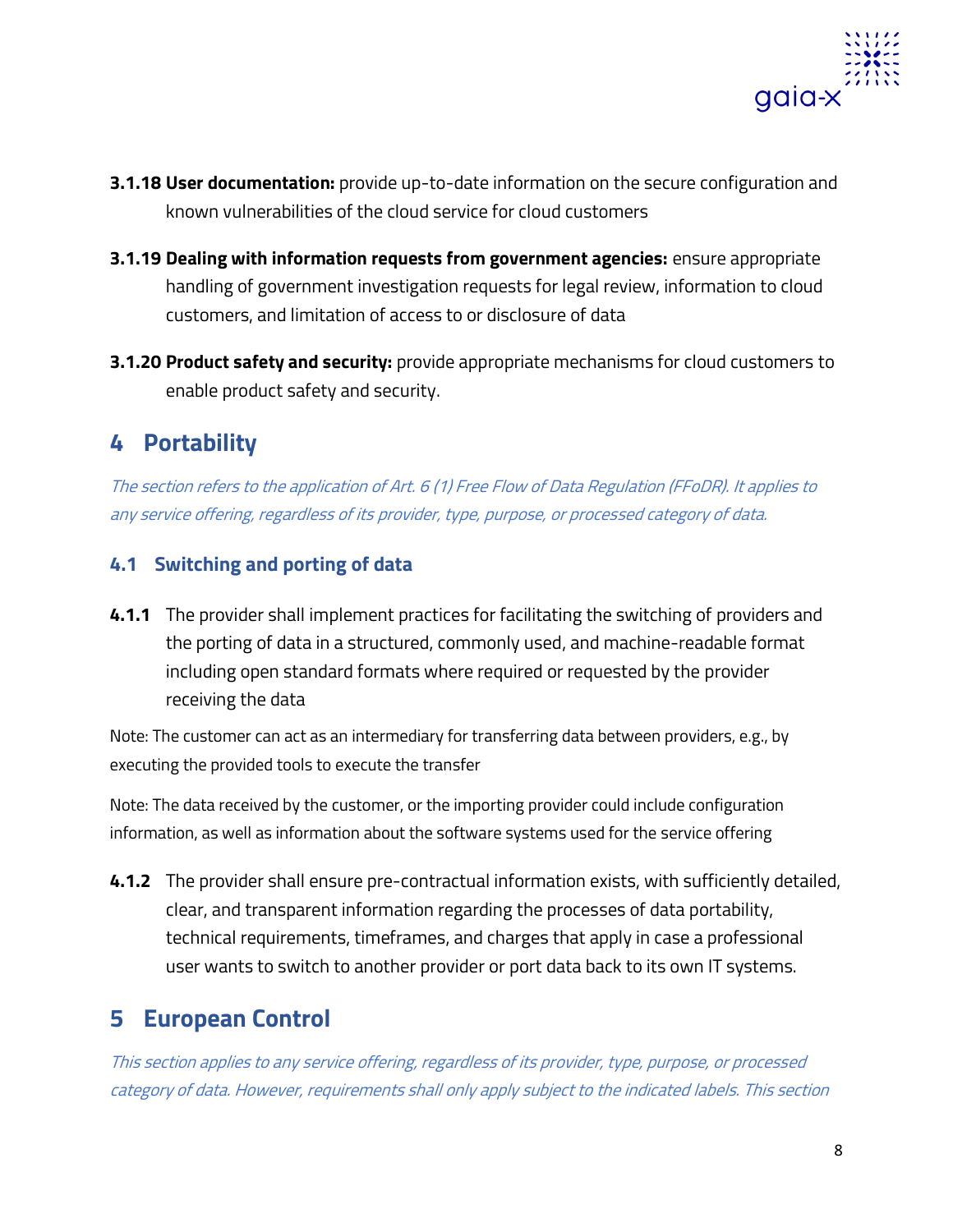

aims for addressing the customer's or domain specific needs, e.g., by limiting storage and/or processing to the area of EU/EEA.

Gaia-X distinguishes 3 levels of Labels, starting from Level 1 (the lowest), up to Level 3 (the highest), which represent different degrees of compliance with regard to the goals of transparency, autonomy, data protection, security, interoperability, flexibility, and European Control. Some of the following requirements are specific to a respective label level.

#### **5.1 Processing and storing of data in EU/EEA**

- **5.1.1** For label level 2, the provider shall provide the option that all data are processed and stored exclusively in EU/EEA
- **5.1.2** For label level 3, the provider shall process and store all data exclusively in the EU/EEA
- **5.1.3** For label level 3, where the provider or subcontractor is subject to legal obligations to transmit or disclose data based on a non-EU/EEA statutory order, the provider shall have verified safeguards in place to ensure that any access request is compliant with EU/EEA/Member State law
- **5.1.4** For label level 3, the provider's registered head office, headquarters and main establishment shall be established in a member state of the EU/EEA
- **5.1.5** For label level 3, shareholders in the provider, whose registered head office, headquarters, and main establishment are not established in a member state of the EU/EEA shall not, directly, or indirectly, individually, or jointly, hold control of the provider. Control is defined as the ability of a natural or legal person to exercise decisive influence directly or indirectly on the provider through one or more intermediate entities, de jure or de facto. (cf. Council Regulation No 139/2004 and Commission Consolidated Jurisdictional Notice under Council Regulation (EC) No 139/2004 for illustrations of decisive control)